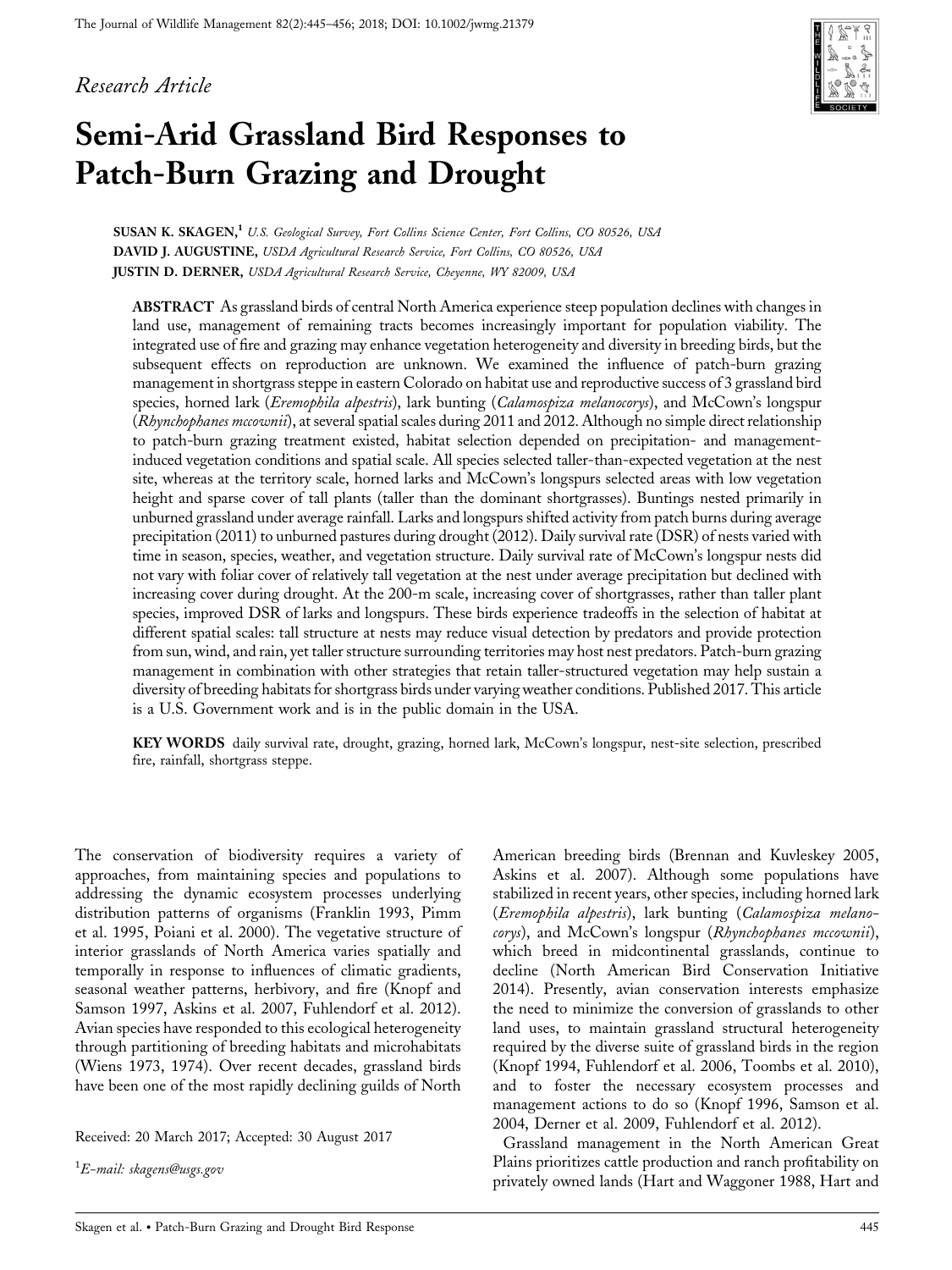Ashby 1998). Traditional range management using optimal moderate stocking rates and continuous season-long grazing can lead to homogeneity in grassland structure (Holechek et al. 2004, Fuhlendorf and Engle 2012, Allred et al. 2014). Rangeland management approaches that integrate the use of grazing and fire, known as patch-burn grazing or pyric herbivory (Fuhlendorf et al. 2009), allow grazers to selectively forage on recently burned areas and can potentially generate a shifting pattern of disturbance across the landscape, thereby increasing heterogeneity in vegetation structure. This shifting mosaic can potentially create habitat for avian species that breed in sparse, short-statured vegetation and species that breed in taller, denser mixtures of shrubs, forbs, and midgrasses (Fuhlendorf et al. 2009, Augustine and Derner 2015). Increased species diversity under patch-burn grazing management and enhanced reproductive performance of grassland birds, such as dickcissel (*Spiza americana*) and grasshopper sparrow (*Ammodramus savannarum*), support the biodiversity goals of this management approach in tallgrass prairie (Churchwell et al. 2008, Coppedge et al. 2008), but few studies have addressed the role of patch-burn grazing in semi-arid grasslands.

Augustine and Derner (2015) reported on vegetation responses and avian abundance patterns in a patch-burn grazing experiment in the shortgrass steppe. They found that heterogeneity increased at the short-sparse end of the vegetation structure continuum, but tall dense structure did not increase relative to grazed-only areas. Further, lark buntings were significantly less abundant in recently burned patches compared to unburned patches, whereas abundances of McCown's longspurs and horned larks were not significantly affected by time since burning. However, their analysis focused only on avian densities and did not examine nest-site habitat selection or reproductive performance. We expanded on the experimental study described in Augustine and Derner (2015) to examine the effects of patch-burn grazing management and rainfall on habitat use and aspects of reproductive success of avian species in the semi-arid shortgrass steppe of Colorado, USA. Because habitat selection behavior in birds can differ across spatial scales, between nest and territory scales and among microhabitat, macrohabitat, and landscape scales (Orians and Wittenberger 1991, Saab 1999, Ruth and Skagen 2017), we evaluated vegetation structure at several scales.

We examined the general hypothesis that patch-burn grazing management in a semi-arid grassland would favor the breeding performance of a suite of avian species that collectively requires heterogeneity in grassland structure. Specifically, we predicted that recently burned patches would attract McCown's longspurs and horned larks which use short sparse vegetation for breeding, and that taller denser vegetation would be available to lark buntings. We examined apparent nest density of avian species relative to patch-burn grazing management, and we examined nestsite and territory habitat selection patterns relative to habitat structure. Further, we posited that nest survival of longspurs and larks would be optimized in recently burned patches and short-statured vegetation. Because weather variability strongly influences grassland structure, bird response, and nest predation (Skagen and Yackel Adams 2012, Conrey et al. 2016), we incorporated daily and seasonal weather information into analyses to account for yearly variation that was not associated with management activities.

# **STUDY AREA**

We conducted our research at the Central Plains Experimental Range (CPER), which is a United States Department of Agriculture (USDA) Long-term Agroecosystem Research site located approximately 12 km northeast of Nunn, Colorado, USA  $(40^{\circ}50^{\prime})$ N, 104°43'W). The property encompasses  $\sim 6,300$  ha of flat to gently rolling terrain at elevations of 1,500–1,700 m managed for beef cattle production. Soils in the study area consisted of deep, well-drained, fine sandy loams on convex alluvial flats and upland plains. The climate is characterized by a strong annual cycle (mean daily min. and max. temperatures of  $-12-4$ °C in Jan and  $15-26$ °C in Jul), frequent and persisting dry weather, and occasional intense storms. Long-term (1939–2016) annual precipitation averaged  $341 \pm 96$  mm (SD), and mean precipitation during the growing season (Apr–Aug) was  $240 \pm 83$  mm; Fig. S1, available online in Supporting Information). During 2008– 2012, annual precipitation was 330 mm, 436 mm, 360 mm, 356 mm, and 206 mm, respectively, and growing season precipitation was 240 mm, 352 mm, 285 mm, 245 mm, and 116 mm, respectively.

Vegetation in this grassland was characterized structurally as a matrix of short-statured grasses punctuated by individuals and patches of taller vegetation consisting of the mid-height grasses plus cactus, forbs, subshrubs, and shrubs. Two perennial  $C_4$  shortgrasses (blue grama [*Bouteloua gracilis*] and buffalograss [*B. dactyloides*]) and a short-statured C3 perennial sedge (needleleaf sedge [*Carex duriuscula*]) dominated the vegetation (>70% of annual net primary productivity; Lauenroth and Burke 2008). We refer to these 3 species, along with an annual plant, 6-weeks fescue (*Vulpia octoflora*), collectively as shortgrasses. Less abundant but widespread plant species provided taller vertical structure than the dominant shortgrasses. The midgrasses included  $C_3$ perennial grasses (western wheatgrass [*Pascopyrum smithii*], needle and thread [*Hesperostipa comata*], and squirreltail [*Elymus elymoides*]) and C<sub>4</sub> bunchgrasses (purple threeawn [*Aristida purpurea*], sand dropseed [*Sporobolus cryptandrus*]). Other taller-structured plant species include plains pricklypear cactus (*Opuntia polyacantha*), forbs (>20 species, the most abundant being scarlet globemallow [*Sphaeralcea coccinea*]), subshrubs (broom snakeweed [*Gutierrezia sarothrae*], buckwheat [*Eriogonum effusum*], and fringed sage [*Artemisia frigida*]), and shrubs (fourwing saltbush [*Atriplex canescens*] and rubber rabbitbrush [*Ericameria nauseosa*]; Lauenroth and Burke 2008). Dominant fauna at the site include cattle and pronghorn (*Antilocapra americana*). The most common avian predators include thirteen-lined ground squirrels (*Spermophilus tridecemlineatus*), swift foxes (*Vulpes*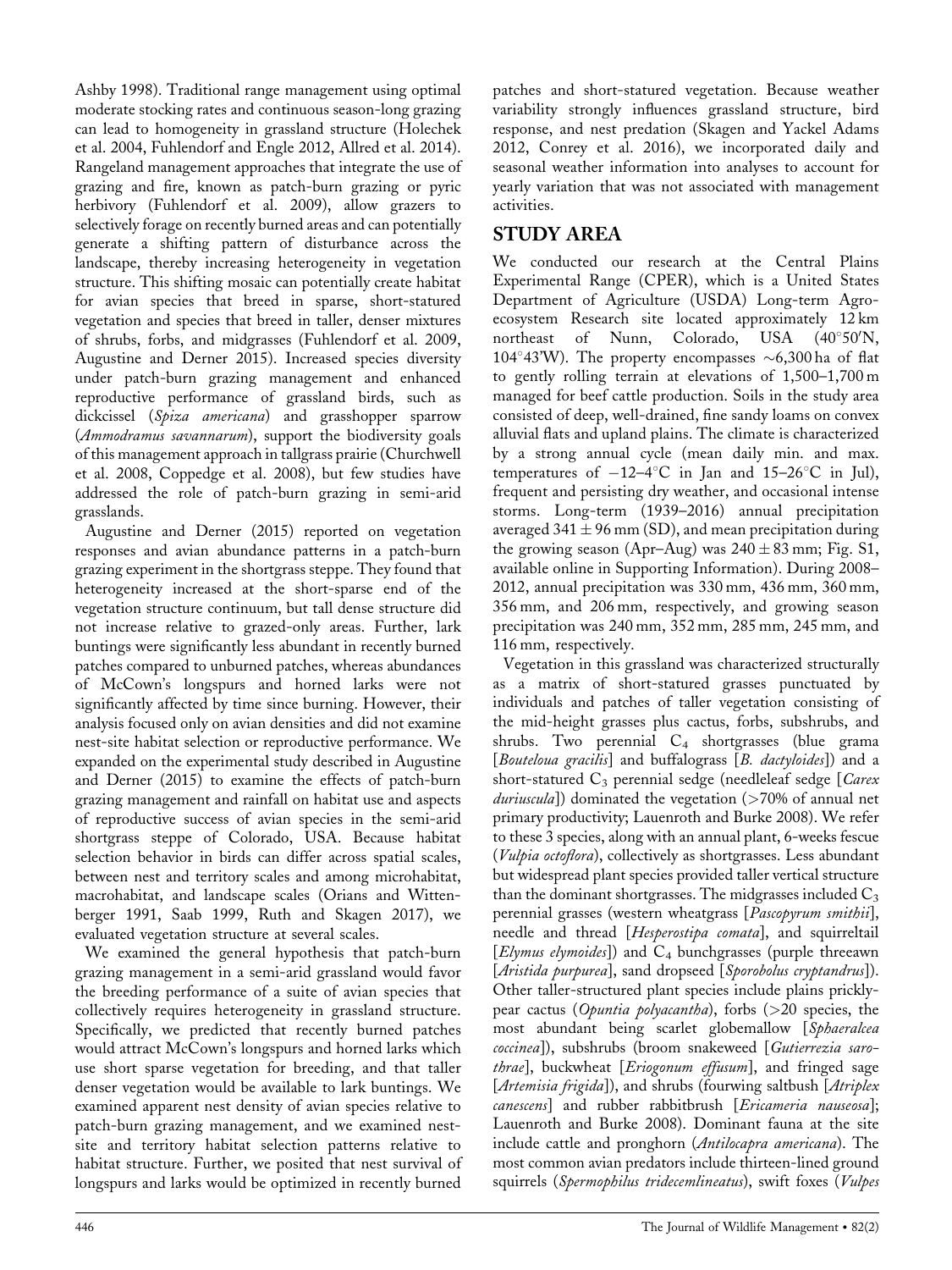*velox*), striped skunks (*Mephitis mephitis*), and bull snakes (*Pituophis melanoleucus*; With 1994).

# **METHODS**

During 2007–2011, we implemented a patch-burn grazing management regime in each of 3 replicate 65-ha pastures. The patch-burn treatment consisted of prescribed burning of 25% of each pasture (16.25 ha, square shape) during the autumn (Oct or Nov) preceding the growing seasons of 2008, 2009, 2010, and 2011, such that the entire area of each pasture was burned once during the 4-year period. During the last year of the patch-burning regime (2011) and the first year after the patch-burning regime ended (2012), we studied grassland bird nest-site selection and nest survival rates in the 3 patch-burned pastures and 6 unburned pastures of the same area (65-ha). All pastures were grazed by crossbred yearling cattle from approximately 15 May–1 October each year at a moderate stocking rate of 0.6 animal unit months/ha, which results in approximately 40% forage utilization (Hart and Ashby 1998). Before the study, these pastures had been grazed at this moderate stocking rate for >10 years with no burns. No portion of control pastures were burned during the study. Augustine et al. (2014) provide details on fuel loads and burn characteristics, and Augustine and Derner (2014) provide details for responses of cattle in terms of grazing distribution and weight gains.

### **Vegetation Measurements**

Each study pasture was divided into 4 16.25-ha quarters corresponding to the distribution of the burns in the patchburned pastures. We measured vegetation structure and conducted searches for bird nests in each of the 4 quarters of the patch-burned pastures and within 1 randomly selected 16.25-ha quarter of each unburned pasture.

In each pasture quarter, we established 36 sampling locations distributed in a  $6 \times 6$  grid with 60 m between each sampling location and 50 m between the pasture edge and the outermost sampling locations in the grid. We permanently marked each location with a nail and a 3-cm diameter washer and determined its location with a global positioning system (GPS) recording device with sub-meter accuracy (Trimble GeoXT or GeoExplorer, Trimble Navigation, Sunnyvale, CA, USA). In June of each year, we visually estimated plant canopy cover by species in a  $50 \times 20$ -cm quadrat placed at each location. We also measured vegetation visual obstruction (VO), a measure of height and vertical density of standing vegetation, by placing a visual obstruction pole (Robel et al. 1970) at the center of the quadrat and recording observations of the pole from each cardinal direction. The pole followed the design of Robel et al. (1970) except that we used 1-cm intervals. We recorded the lowest interval on the pole that was not completely obscured by vegetation (e.g., if the first 3 intervals were completely obscured and a portion of the fourth interval was partially visible, we recorded a 4) and the plant species that was most responsible for the visual obstruction.

In 2011, each of the 3 patch-burned pastures contained a recently burned patch (burned in November 2010) plus 2-year-old, 3-year-old, and 4-year-old burn patches. Thus, the study area consisted of 3 patches (16.25 ha each) of each of 4 time-since-burn treatments plus 6 patches (16.25 ha each) that had not been burned, which resulted in 293 ha with 648 vegetation sampling locations. In 2012, the 4 timesince-burn treatments were 2- to 5-year-old burn patches.

## **Grassland Bird Nests and Weather**

From 17 May (2011) and 10 May (2012) through early July of each year, we searched for nests using a rope-dragging technique (Winter et al. 2003) in each of the pasture quarters where we also conducted the vegetation structure measurements. Nests of larks and longspurs generally are at ground level and relatively exposed with the tallest vegetation at the nest averaging 10–15 cm; lark bunting nests are at or above ground level under nest vegetation averaging >30 cm (S. K. Skagen, U.S. Geological Survey, unpublished data). We used the number of nests found per species within each pasture as the apparent nest density because nest search effort was similar across treatments (4–5 searches/pasture during a breeding season).

We determined incubation stage by floating 2 eggs from each nest using the technique described in Skagen and Yackel Adams (2012). We obtained scientific collecting permits from the United States Fish and Wildlife Service Region 6 and Colorado Parks and Wildlife, and all animal handling methods (floating eggs for aging clutches) and protocols were approved by the Institutional Animal Care and Use Committee of the United States Geological Survey Fort Collins Science Center. We monitored nests and counted eggs and chicks every 2–4 days until nests were empty. We recorded signs of success (parents feeding young or calling in vicinity, fecal droppings outside of nest) or failure (eggshell fragments, nest damage) and considered nests successful if  $\geq$ 1 young fledged as determined by field cues. We assumed the number of fledglings to be the number alive at the last visit when the nest was active. Adult birds were unmarked. We mapped nest locations with a GPS recording device with sub-meter accuracy.

At each nest site, we measured vegetation composition and structure by centering a  $50 \times 20$ -cm quadrat over the nest and recording visual estimates of canopy and basal cover of each plant species, and placing a visual obstruction pole at the edge of the nest bowl in each of 4 cardinal directions and recording VO. We repeated these measurements 5 m away from the nest in 1 randomly selected cardinal direction. We completed all measurements within 7 days of nest failure or success. We also calculated the distance from the nest to each of the vegetation measurement locations distributed in the systematic grids to calculate compositional and structural attributes of the vegetation at varying distances from each nest site.

We obtained daily precipitation and temperature values from on-site weather stations administered by the Shortgrass Steppe Long Term Ecological Research project and the USDA Agricultural Research Service. We determined the distances of nests to the nearest weather station with ArcGIS (Environmental Systems Research Institute, Redlands, CA,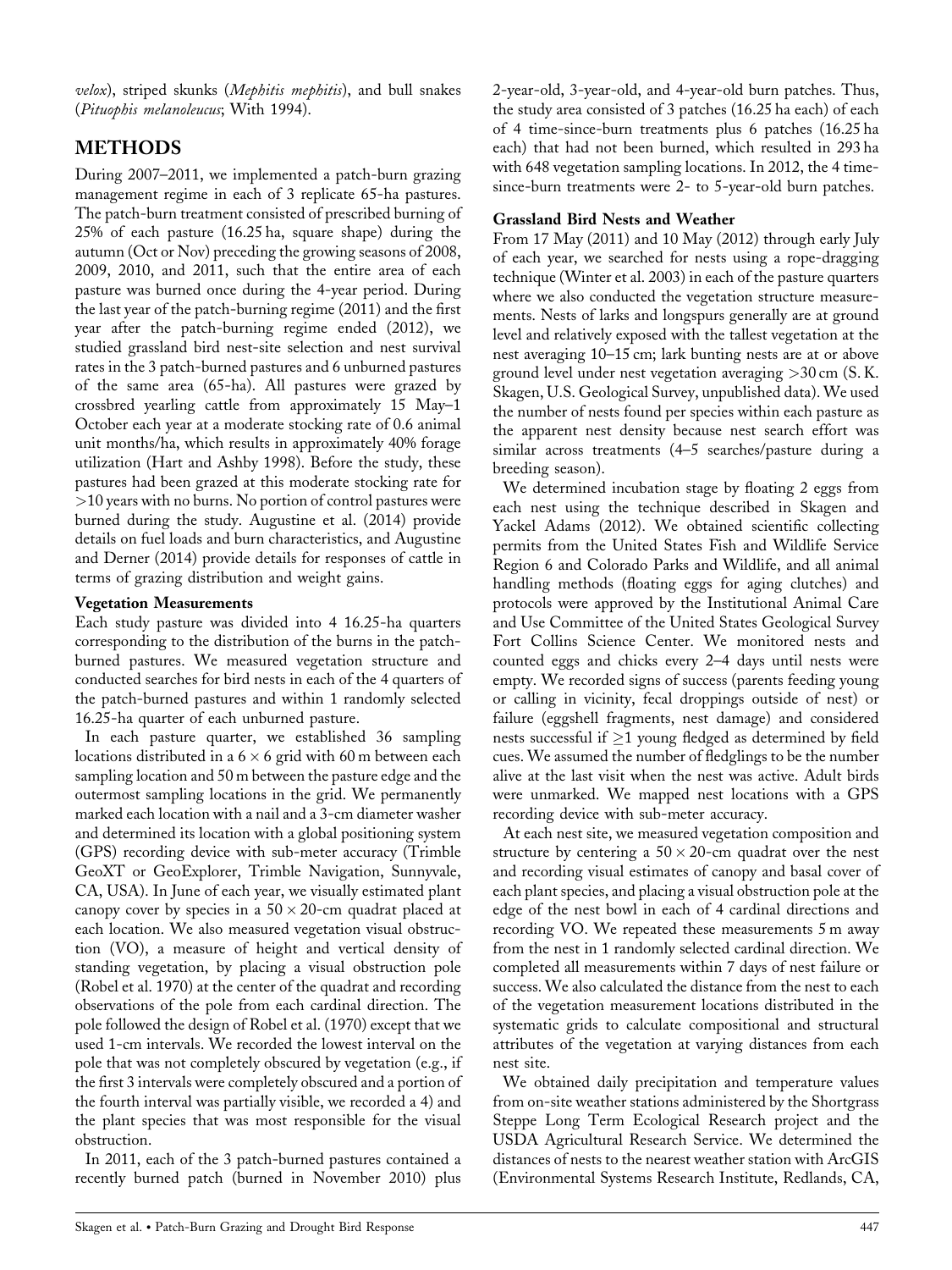USA). We summed daily precipitation from 15 May to 15 July (encompassing >90% of the nesting season) to quantify rainfall during the breeding season. We assigned seasonal precipitation as the total amount of rainfall during the breeding season from each weather station weighted by the number of nests nearest the station. We assigned values for daily precipitation and temperatures to nests based on the nearest weather stations ( $\bar{x}$  distance = 2.0 km  $\pm$  1.2, range  $= 0.4$  to 5.5 km).

## **Data Analyses**

We analyzed variation in vegetation structure (VO) across the time-since-burn gradient and among years with a 2-way, repeated-measures analysis of variance (ANOVA) that included patch type, year, and their interaction (both as nominal variables) as fixed effects, and we accounted for pasture as the subject on which repeated measures were performed. For this ANOVA, the response variable was mean VO within each replicate 16-ha patch in the experiment. We constructed histograms illustrating the range of small-scale (individual quadrat) variation pooled across all 3 replicates within each patch-burn treatment per year to illustrate the amount of variability within the different patch types. We conducted analyses in  $JMP^{18}$ version 12.0.1 (SAS Institute, Cary, NC, USA).

We analyzed variation in the number of nests detected (apparent nest density) across the time-since-burn treatment for larks and longspurs in each year using a generalized linear mixed model that assumed a negative binomial distribution for nest density with a log link (Proc GLIMMIX, SAS v9.4, SAS Institute). We tested for effects of species, burn treatment (years since burn [YSB]), year, YSB  $\times$  year, and  $YSB \times species.$  We used  $\alpha = 0.1$  as the threshold for evaluating potentially important interaction terms (Meredith and Stehman 1991), and evaluated main effects at  $\alpha = 0.05$ .

For horned larks, lark buntings, and McCown's longspurs, we calculated means and 95% confidence intervals for vegetation attributes measured at the nest microsites, within 50 m of nests, and within 100 m of nests. For each species, we then compared values to the 95% confidence interval for all plots within the study area that were >100 m distant from nests, to provide a *post hoc* evaluation of how nestmicrosites and the area surrounding the nest (an approximation of the territory) compared to one another and to the unused area. The 50-m and 100-m radius circles ( $\sim$ 0.8 ha and 3 ha) encompass the range of territory sizes of grassland and shrubsteppe birdsin general (Wiens et al. 1985, Shane 2000, Jones 2011); thus, we refer to these scales when referencing the territory.

We analyzed vegetation structure in terms of VO. We measured vegetation composition in terms of canopy cover of the 6 plant functional groups consisting of shortgrasses, midgrasses, cactus, forbs, subshrubs, and shrubs. We determined differences in vegetation structure and percent foliar cover of tall-structure plant functional groups (the sum of cactus, midgrasses, subshrub, shrubs and forbs) across spatial scales for all 3 bird species in 2011 and for 2 bird species in 2012 (because of the lack of nesting lark buntings in the 2012 drought).

We estimated daily survival rates (DSR) of horned lark and McCown's longspur nests using the nest survival model in Program MARK version 6.2 (White and Burnham 1999). We were primarily interested in the influence of patch-burn grazing and vegetation structure on nest DSR. However, we recognized that several other factors influence DSR in grassland and shrubsteppe birds (Rotenberry and Wiens 1989, George et al. 1992, Dinsmore et al. 2002, Skagen and Yackel Adams 2012). The inclusion of additional intrinsic and extrinsic information could reduce error variance and improve our ability to detect a treatment effect. Therefore, before we evaluated potential vegetation effects, we incorporated 5 categories of initial variables, including age of the nest (linear and quadratic), time in season (day of yr; linear and quadratic), bird species, seasonal precipitation, and daily weather into our modeling process. We used a hierarchical model selection procedure using Akaike's Information Criterion for small sample sizes (AIC<sub>c</sub>) to infer support for models (Burnham and Anderson 2002). Within each category of initial variables, we ran univariate models to determine the best expression (lowest AIC<sub>c</sub> including the constant model) to carry forward to more inclusive models. We then chose the most parsimonious model representing initial variables as a base model. This hierarchical approach allowed us to reduce the overall number of models while identifying variables that best contributed to model fit. We did not combine highly correlated variables ( $|r| > 0.7$ ) in the same model.

Using the base model, we evaluated the influence of habitat variables on DSR of nests at 4 spatial scales. We selected the largest scale, the pasture quarter (16.25 ha), because that was the scale at which treatments were applied; habitat variables included recent burn (a binary variable) and years since burn. We analyzed 3 finer spatial scales (nest site, within 50 m of the nest, and within 200 m of the nest) corresponding to the nest site, the center of the territory, and vegetation beyond the territory. For each nest site and the areas within 50 m and 200 m of the nest, we evaluated 4 vegetation structure variables: VO, cover of bare ground, foliar cover of relatively tall-structured vegetation (ln-transformed to improve linearity of the models), and cover of shortgrass. Tall-structured vegetation included midgrasses, cactus, forbs, subshrubs, and shrubs. Using the best models incorporating the vegetation metrics at each of the 3 spatial scales, we tested 2 interactions: (species  $\times$  seasonal precipitation) and (vegetation structure  $\times$  seasonal precipitation). We calculated nest success as DSR*<sup>x</sup>* , where *x* was the total length of the incubation and nestling stages combined. We used the following numbers of days for incubation and nestling periods, respectively, based on Baicich and Harrison (1997): horned lark (12, 10), lark bunting (12, 8), and McCown's longspur (12, 10). We considered findings statistically significant at *P* < 0.05 or when 95% confidence intervals were non-overlapping; marginally significant trends were denoted at  $P < 0.1$ .

# **RESULTS**

The 2 years of study differed in growing season precipitation, with 2011 accruing a near average amount (245 mm), and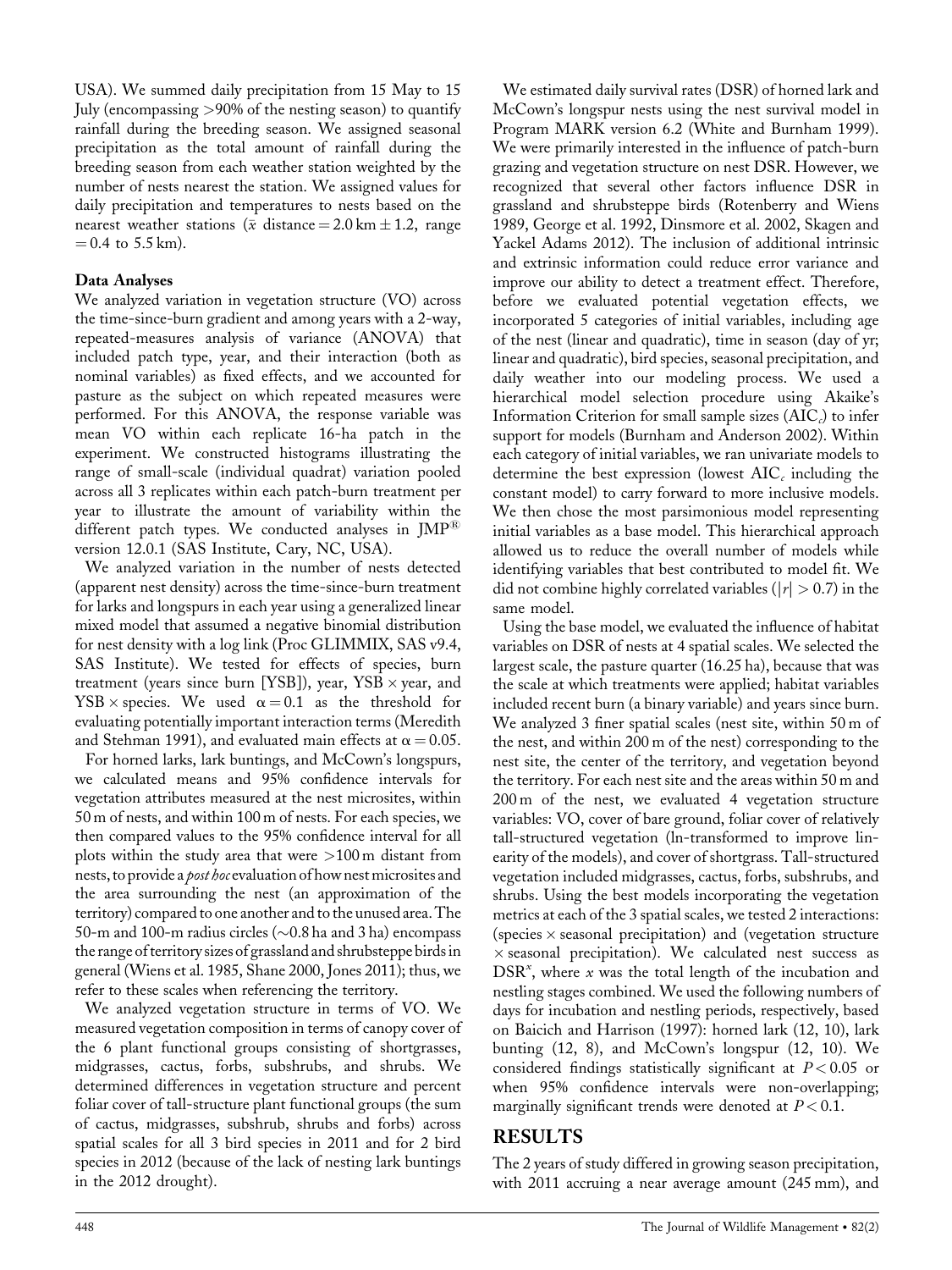2012 falling far below average (116 mm; drought conditions). Only 4 years covered by long-term records (1939, 1954, 1960, and 1964) were drier during the growing season than 2012 (Fig. S1). Variation in mean vegetation VO among the patch-burn treatments did not vary by year (YSB  $\times$  yr:  $F_{4, 26} = 0.75, P = 0.56$ ). Mean vegetation VO increased across the time-since-burn gradient in both years  $(F_{4, 26} = 3.49, P = 0.021)$  and declined in all treatments from 2011 to 2012  $(F_{1, 26} = 16.61, P < 0.001)$ . Although we detected clear and statistically significant patterns of variation in mean VO among the types of burn patches and between years, we still observed notable variability among these means at the scale of individual quadrats within each patch-burn treatment, with variability greater in 2011 than in 2012 (Fig. 1).

#### **Nest-Site Selection**

We measured vegetation attributes for 69 McCown's longspur, 26 horned lark, and 20 lark bunting nests in 2011 (average precipitation), and for 66 McCown's longspur and 28 horned lark nests in 2012 (drought). Lark buntings

were extremely rare during the drought in 2012 ( $n = 2$  nests) and were not included in the 2012 analyses.

For larks and longspurs, a generalized linear mixed model of apparent nest density did not support species  $\times$  year or species  $\times$  YSB treatment interactions ( $P > 0.70$ ). Nest density was lower for larks (0.37 nests/16 ha) compared to longspurs (1.26 nests/16 ha;  $F_{1, 61} = 14.18, P < 0.001$ ), but the lack of a species  $\times$  treatment interaction indicated that both species responded to patch-burn treatments in a similar manner. We identified a potentially important interaction between year and burn treatment  $(F_{4, 61} = 2.01, P = 0.10)$ . Apparent nest density was >5 times greater in unburned patches in the drought (2012) versus the average (2011) year  $(F_{1, 61} = 4.11, P = 0.047)$ , declined by a marginally significant amount  $(F_{1, 61} = 3.34, P = 0.073)$  from 2011 to 2012 in the most recently burned patches, and did not vary between years in the remaining patch types (Fig. 2). In other words, during a year of normal precipitation, the greatest nest density occurred in the most recently burned patches and generally declined across the time-since-burn gradient, whereas during the drought, nest density was lowest in



**Figure 1.** The frequency distribution of visual obstruction readings measured in each patch-burn grazing treatment in 2011 (average precipitation) and 2012  $(drought)$  in the shortgrass steppe of northeastern Colorado, USA.  $YSB = years$  since burning.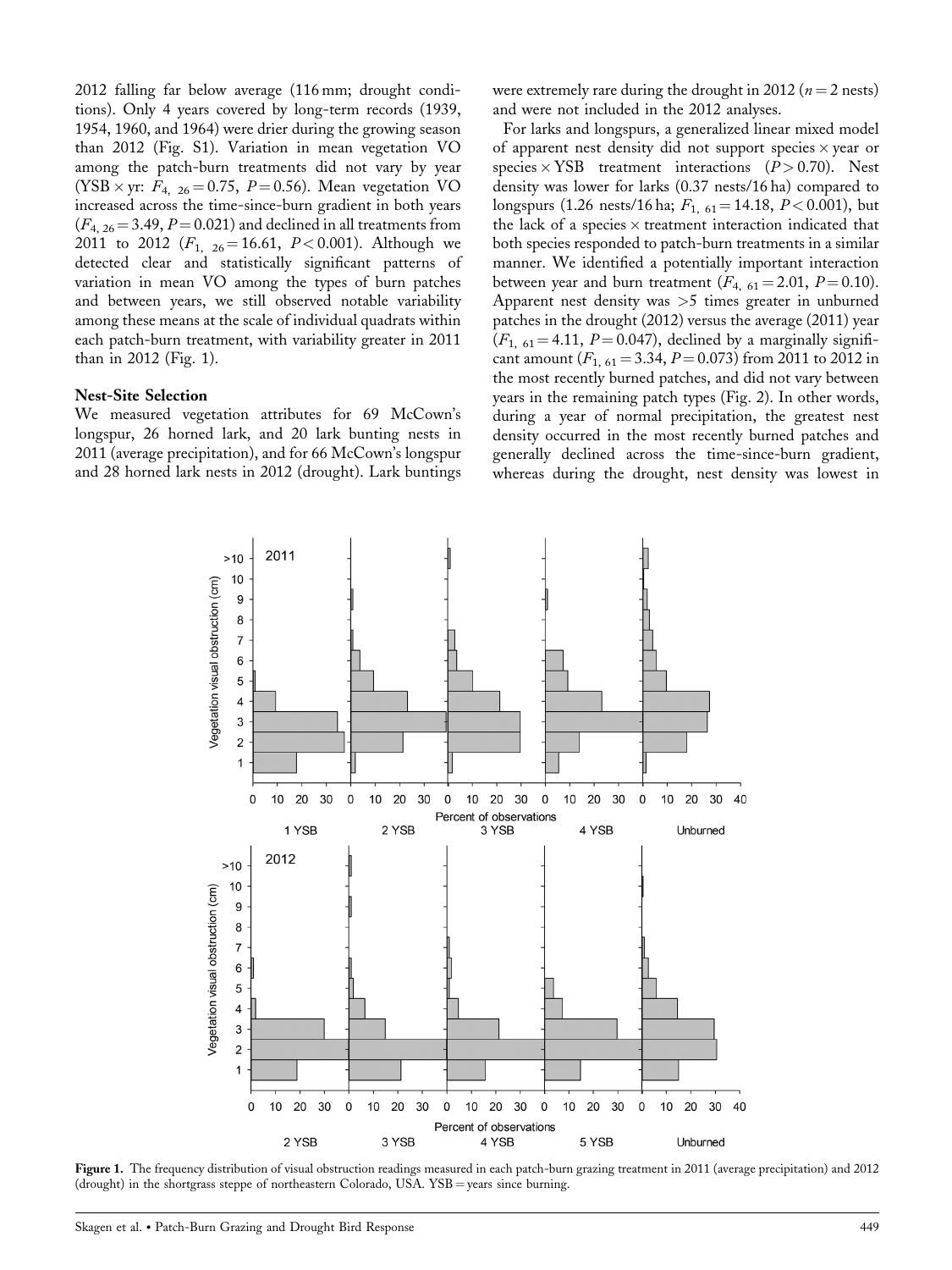

**Figure 2.** Variation in apparent density of McCown's longspur and horned lark nests across a time-since-burn gradient in shortgrass steppe of northeastern Colorado, USA, during an average precipitation year (2011) and a severe drought (2012). Bars show least square means  $\pm$  1 standard error. NS indicates comparisons with *P* > 0.10. Note that burns were conducted in the autumn of the year listed on the *x*-axis, such that patches burned in 2010 first initiated regrowth in the spring of 2011.

recently burned patches and generally increased across the time-since-burn gradient (Fig. 2). We did not analyze apparent nest density of buntings statistically because of low sample size, but we note that 12 of the 20 (60%) bunting nests in 2011 occurred in unburned grassland sites that comprised only 33% of the total area searched.

Patterns of nest-site selection were apparent for vegetation attributes that reflect spatial variation in plant height and density (Figs. 3 and 4). Distinctive overall patterns were apparent for foliar cover of all tall-structured plant functional groups combined (i.e., the sum of cactus, midgrass, forb, subshrub, and shrub cover; Figs. 3 and 4). This metric, foliar cover of the tall-structured plant functional group, provides a measure of the abundance of plants that create vertical and horizontal cover extending above the shortgrass layer. During the year with average precipitation (2011), lark buntings selected nest sites and territories (50-m and 100-m radius) with distinctly different vegetation structural attributes than McCown's longspurs and horned larks. Cover of tall-structured functional groups and VO were greater at lark bunting nest sites and territories than for the other 2 species (Fig. 3, Table S1, available online in Supporting Information). Lark bunting territories were associated with greater cover of midgrasses and cactus than unused areas; nest sites had greater cover of midgrasses and shrubs than territories, and greater cover of subshrubs and less shortgrass than unused areas (Table S1). In 2012, there was little habitat available within the range of VO used by lark buntings the prior year (Figs. 1 and 3; Table S2, available online in Supporting Information).

Scale-related differences were evident in the nesting habitat selection patterns of all 3 species and differed with average precipitation versus drought. Under average precipitation in 2011, both VO and foliar cover of tall-structured plants at lark bunting nest sites and the area within a 50-m radius of

nests were greater than in areas >100 m from bunting nests (Fig. 3). In the same year (2011), nest microsites of horned larks and McCown's longspurs were similar in structure (VO) to areas >100 m from nests, yet both species placed their nests where surrounding vegetation out to a 100-m radius was shorter and contained less cover of tall-structured plant species than areas  $>100$  m from nests (Fig. 3). During the 2012 drought when vegetation VO declined across all burn treatments (Fig. 1), longspurs and larks placed their territories in areas with similar VO but lower tall-plant cover as areas distant from nests, and selected nest microsites with taller vegetation than the areas surrounding nests and beyond (Fig. 4).

In 2011, territories of McCown's longspurs contained low cover of midgrasses and greater cover of shortgrass than areas outside territories, whereas nest sites had greater cover of midgrasses and cactus than territories and non-use areas (Table S1). In 2012, both species selected nest sites with more midgrasses, but territories contained less midgrass cover than non-use areas (Table S2). McCown's longspur territories contained less midgrass and more shortgrass than non-use areas (Table S2).

#### **Daily Survival Rate and Overall Nest Success**

The base model for evaluating daily survival rates of nests included age of the nest (quadratic), time in season (quadratic), species, seasonal precipitation, and daily precipitation (Tables 1 and S3). Nest age and time-inseason quadratic effects were represented by equations describing curves that were concave upward (indicated by positive coefficients of the squared terms; Table 2). Daily survival rates declined throughout incubation and increased as the nestling period progressed. In general, horned larks had greater DSRs than McCown's longspurs, DSR was greater in the year of average rainfall rather than the drought year, and high daily precipitation depressed nest survival (Tables 2 and 3). Although the preliminary model including daily maximum temperature was nearly as well supported as the model containing daily precipitation (Table S3), we did not include both factors in the base model because rainy days were generally cooler than dry days. A *post hoc* substitution of daily temperature for daily precipitation in the final top model yielded a negative relationship ( $\beta = -0.053 \pm 0.033$ ) SE) with 95% confidence intervals that were asymmetrically distributed around zero  $(-0.117, 0.011)$ .

Neither of the variables that quantified treatment at the pasture scale, recent burn (binary) or years-since-burn, nor at the territory scale (50 m) improved upon the base model (Table S3). The most parsimonious models  $(w_i > 0.05)$  for DSR included habitat structure variables at 2 spatial scales, foliar cover of tall-structured vegetation at the nest and cover of shortgrass within 200 m of the nest (Table 1). The species  $\times$  precipitation interaction appeared in the best performing models at both spatial scales with McCown's longspur exhibiting the lowest DSR during the dry year (Tables 1 and 3). At the nest site scale, the vegetation  $\times$ precipitation interaction was also supported (Table 2). The DSR of horned lark nests did not vary with cover of tall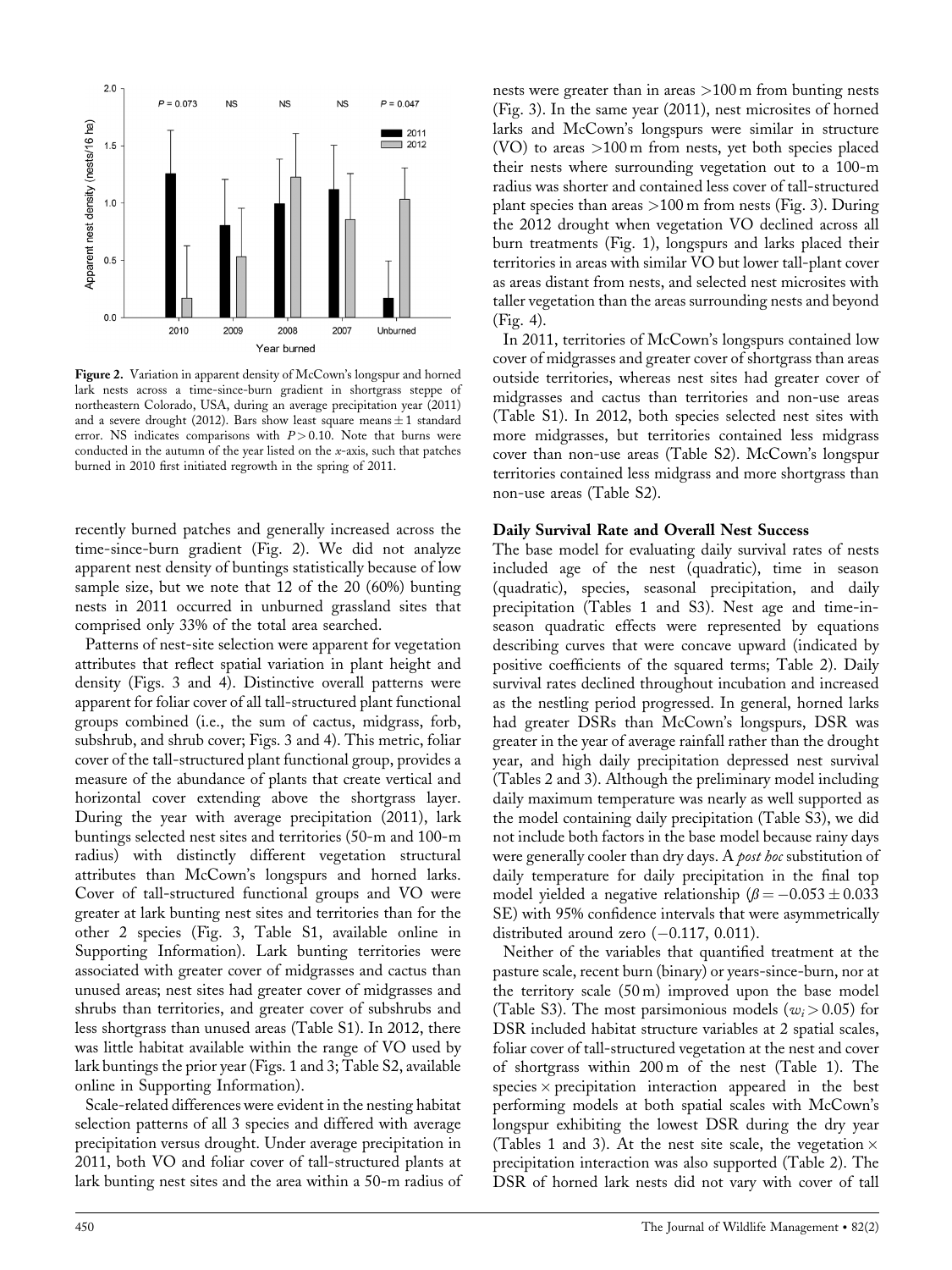

Figure 3. Scale-dependent nesting habitat selection by 3 passerines in the shortgrass steppe of northeastern Colorado, USA, under average precipitation conditions in 2011. The symbols show means (and 95% CI) for nest sites (0 m), territories (1–50-m, 51–100-m radii), and unused areas (>100 m from nests). For ease of comparison, the double lines extend the 95% confidence intervals around the mean value for unused areas.

vegetation in either year (Fig. 5A,B). In contrast, although DSR of McCown's longspur nests did not vary with foliar cover of tall vegetation at the nest in the average precipitation year, it declined >0.10 as cover of tall vegetation at the nest increased during drought (Fig. 5C, D). During the drought, the average DSR of McCown's longspur nests was 0.920 (incubation) and 0.907 (nestling period) in low vegetation and dropped to 0.800 (incubation) and 0.760 (nestling period) in taller cover (50% cover of tall vegetation; Fig. 5C, D). The DSR of both species increased with increasing cover of shortgrass, rather than tall vegetation, at the 200-m scale (Table 2). Relationships of nest survival relative to vegetation structure did not vary between horned larks and McCown's longspurs; species  $\times$  vegetation interactions did not improve the most parsimonious models for either tall vegetation at the nest nor shortgrass at 200 m (ΔAIC<sub>*c*</sub> > 1.0; Table S3).

The inclusion of additional intrinsic and extrinsic factors improved our ability to detect vegetation effect. Without the additional non-vegetation factors we considered (nest age, time in season, species, weather), a nest-scale model containing the habitat covariate alone (cover of tall vegetation) had substantially worse fit than the more inclusive model  $(\Delta AIC_c = 23.70)$  and showed no trend

 $(\beta = -0.001 \pm 0.081 \text{ SE})$ . At the 200-m scale, although a model with the habitat variable alone (cover of shortgrass within 200 m) had considerably worse fit than the top more inclusive model ( $\Delta AIC_c = 20.69$ ), a positive trend with DSR was apparent  $(\beta = 0.035 \pm 0.012)$ .

Overall nest success was greatest for horned larks in the normal rainfall year and lowest for McCown's longspur in the drought. The number of fledglings per successful nest did not differ between species or years (Table 3).

### **DISCUSSION**

In mesic grasslands of the North American Great Plains, managing vegetation for spatiotemporal heterogeneity in height and composition is important for sustaining habitat for a diverse suite of grassland birds (Davis 2005, Fuhlendorf et al. 2012, Lusk and Koper 2013). Few studies have examined this issue in more arid portions of the Great Plains where vegetation is considerably shorter and less productive, and hence the absolute magnitude of potential variation in vegetation structure is more limited. We previously showed that patch-burn grazing management in the semi-arid shortgrass steppe creates breeding habitat for the mountain plover (*Charadrius montanus*), a species of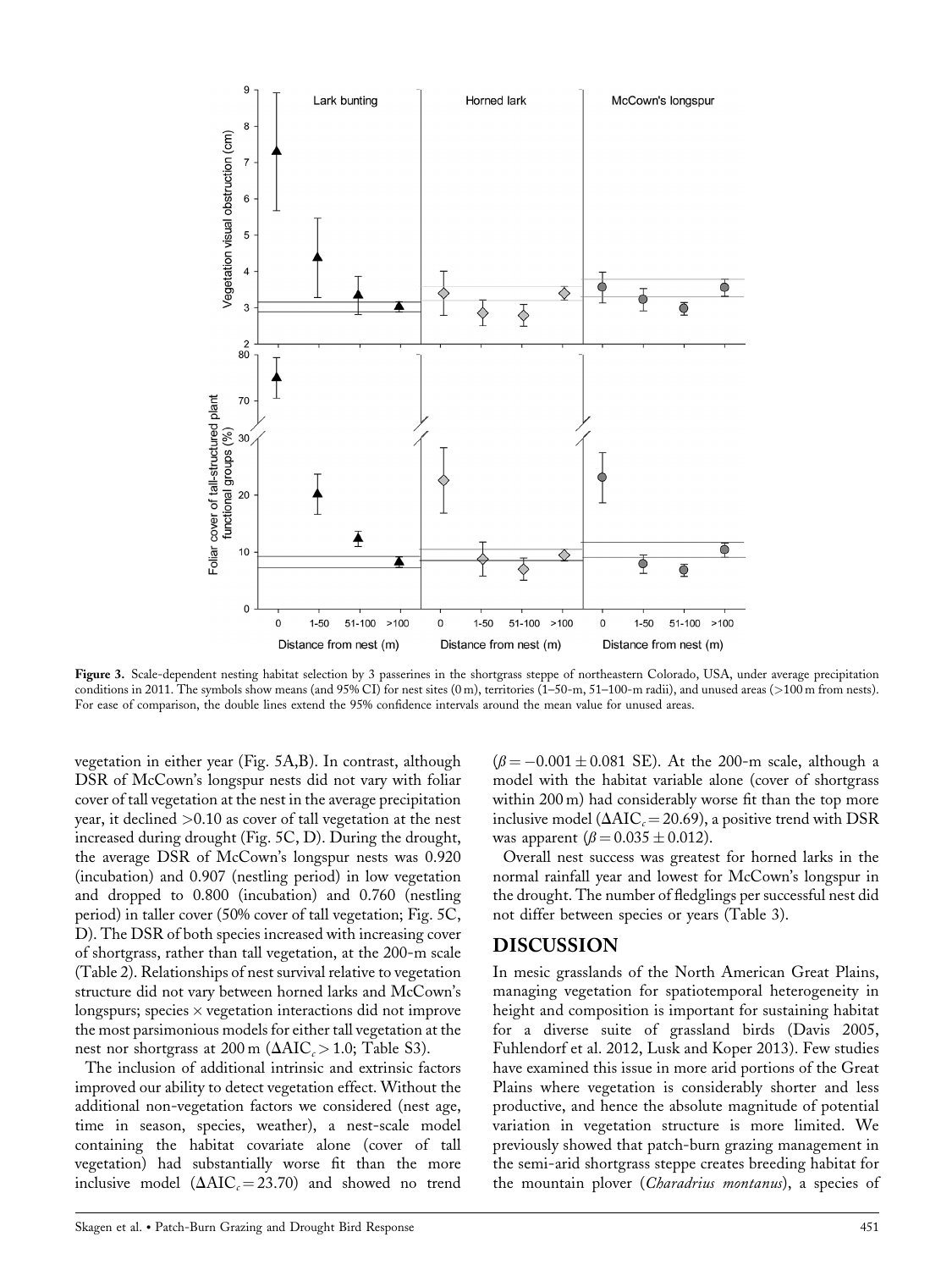

**Figure 4.** Scale-dependent nesting habitat selection by 2 passerines in the shortgrass steppe of northeastern Colorado, USA, in drought conditions in 2012. The symbols show means (and 95% CI) for nest sites (0 m), territories (1–50-m, 51–100-m radii), and unused areas (>100 m from nests). For ease of comparison, the double lines extend the 95% confidence intervals around the mean value for unused areas.

conservation concern in the region (Augustine and Derner 2012, Augustine and Skagen 2014). However, patch-burn grazing management can negatively affect local abundance of other bird species such as lark buntings and grasshopper

sparrows (Augustine and Derner 2015). We showed that patch-burn grazing management influenced the distribution of nesting effort by horned larks, lark buntings, and McCown's longspurs, but that the direction of such effects were contingent on weather patterns. Furthermore, we detected several scale-dependent influences of vegetation conditions on nest survival rates, which must be interpreted within the context of the influence of daily and seasonal weather effects.

#### **Lark Buntings**

As expected based on generalized habitat relationships of grassland birds (Knopf 1996), lark buntings selected substantially taller vegetation at the nest site and breeding territory compared to horned larks and McCown's longspurs. Lark buntings nested more frequently than expected in unburned grassland, selected nests sites with vegetation more than twice as tall as unused areas (primarily in association with midgrasses, cactus, subshrubs, or shrubs), and nested in territories with vegetation approximately 30% taller than unused areas.

Lark buntings exhibit low philopatry (Shane 2000). During the drought, they largely abandoned our study area, although small numbers still attempted to breed in those limited portions of our study area that retained tall, dense vegetation (this species returned to breed in the study area in 2013 and 2014, years with near-normal precipitation; D. J. Augustine, Agricultural Research Service, personal observation). Thus, our findings suggest that both patch-burn grazing management and drought have significant negative effects on lark bunting reproductive output within a given locale, and that management strategies to retain taller vegetation structure than occurs under patch-burn grazing management are needed to sustain habitat for this species. The value of retaining tall-structured vegetation during droughts to provide lark bunting breeding habitat remains unclear, however, as large-scale shifts in breeding distribution in such years may negate the value of unburned and lightly or ungrazed areas in drought-affected areas. Further research is needed to understand the influences of lark bunting nesting habitat selection at scales larger than our study area, and to

**Table 1.** Nest survival models for horned larks and McCown's longspurs in eastern Colorado, USA, 2011–2012, difference in corrected Akaike's Information Criterion ( $\triangle AIC_c$ ),  $AIC_c$  model weights ( $w_i$ ), number of parameters (*K*), and model deviance. Models that improved upon the base model are presented. Quadratic terms were accompanied by lower order terms. All models included an intercept. AIC<sub>c</sub> of top model = 576.491. See Table S3 for full model set.

| Model <sup>a</sup>                                                                                           | $\Delta AIC$ | w:    |    | Deviance |
|--------------------------------------------------------------------------------------------------------------|--------------|-------|----|----------|
| $Age2 Time2 Species Prec DaPrec Shtgr200 (Species × Prec)$                                                   | 0.000        | 0.139 | 10 | 556.339  |
| $\rm{Age}^2$ Time <sup>2</sup> Species Prec DaPrec NTallVeg (Species $\times$ Prec) (NTallVeg $\times$ Prec) | 1.038        | 0.083 |    | 555.347  |
| Age <sup>2</sup> Time <sup>2</sup> Species Prec DaPrec Shtgr200                                              | 1.215        | 0.076 |    | 559.582  |
| $\rm{Age}^2$ Time <sup>2</sup> Species Prec DaPrec Shtgr200 (Species $\times$ Prec) (Shtgr200 $\times$ Prec) | 1.243        | 0.074 |    | 555.552  |
| $Age2 Time2 Species Prec DaPrec NTallVeg (NTallVeg × Prec)$                                                  | 1.724        | 0.059 | 10 | 558.063  |
| Age <sup>2</sup> Time <sup>2</sup> Species Prec DaPrec Shtgr200 (Species × Shtgr200)                         | 1.829        | 0.056 | 10 | 558.168  |
| $Age2 Time2 Species Prec DaPrec Shtgr200 (Shtgr200 × Prec)$                                                  | 2.435        | 0.041 | 10 | 558.774  |
| Age <sup>2</sup> Time <sup>2</sup> Species Prec DaPrec (Base model)                                          | 2.833        | 0.034 |    | 563.225  |

 $A g e^2 =$  quadratic of nest age, Time<sup>2</sup> = quadratic of time in season where day 1 = 10 May, Species is binary with horned lark = 1, Prec = seasonal precipitation, the sum of daily values for 15 May–15 July of each year, DaPrec = daily precipitation, Shtgr200 = cover of shortgrass within 200 m of nest. Models testing quadratic terms also include linear terms.  $NTallVeg = ln(cover of tall-structured plants)$  within nest plot.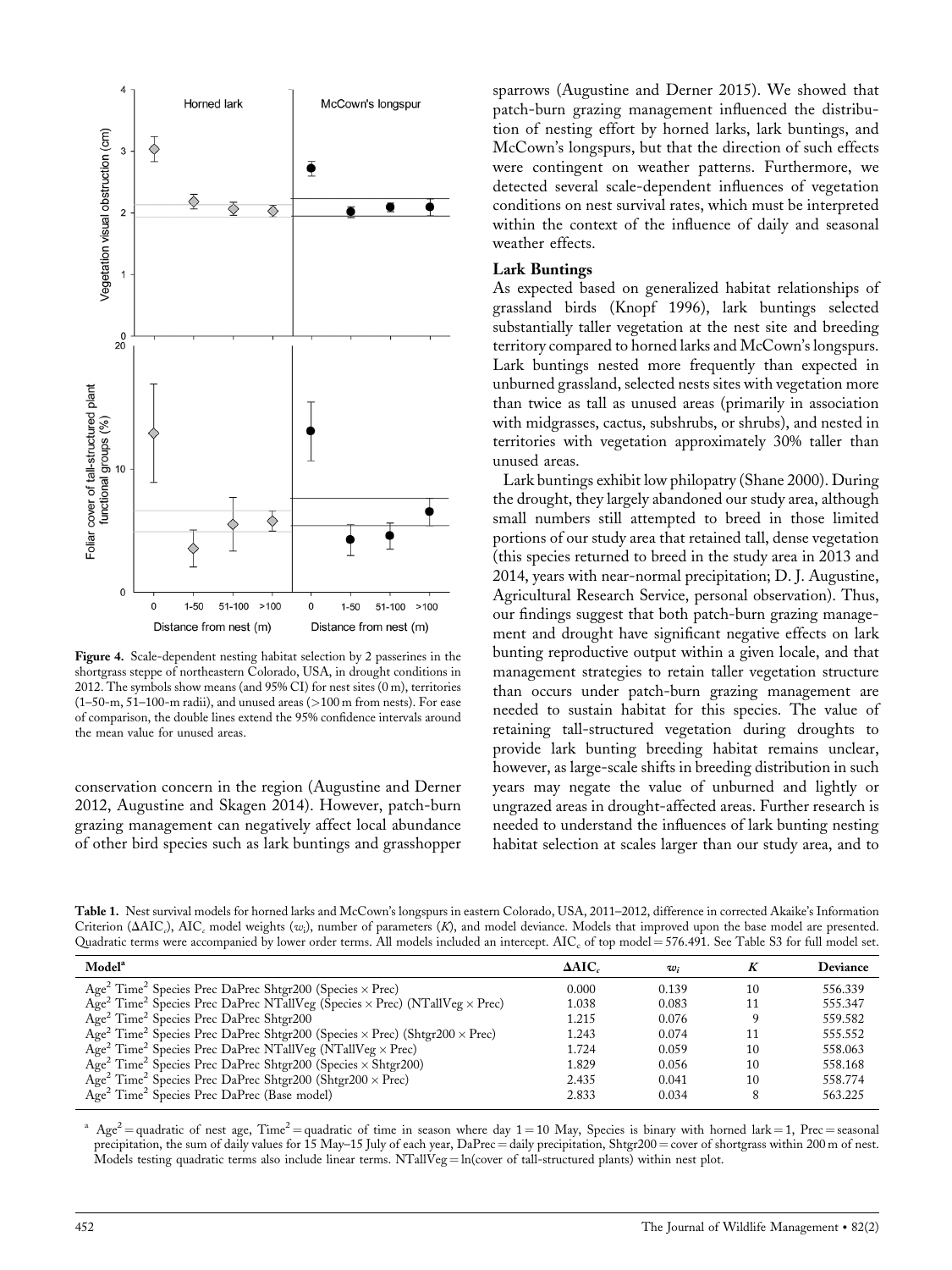**Table 2.** Coefficients (b estimates SE, 95% CI) of variables included in top-ranked models (Akaike weight [*wi*] > 0.05) of daily survival rate (DSR) of horned lark and McCown's longspur nests in eastern Colorado, USA, 2011–2012. Values are from the best model in which the variable occurred.

| Variables: nest survival models $(n = 186$ nests)                           | $\beta \pm SE$     | 95% CI           |
|-----------------------------------------------------------------------------|--------------------|------------------|
| Intercept                                                                   | $1.755 \pm 0.795$  |                  |
|                                                                             | $-0.216 \pm 0.075$ | $-0.371, -0.077$ |
| $\frac{\text{Age}}{\text{Age}^2}$                                           | $0.008 + 0.004$    | 0.002, 0.015     |
| Time in season                                                              | $-0.041 \pm 0.032$ | $-0.101, 0.024$  |
| Time in season <sup>2</sup>                                                 | $0.001 \pm 0.0005$ | 0.000, 0.002     |
| Species (horned $lark = 1$ )                                                | $2.048 \pm 0.0869$ | 0.345, 3.751     |
| Seasonal precipitation (Prec)                                               | $0.006 \pm 0.005$  | $-0.003, 0.015$  |
| Daily precipitation (DaPrec, mm)                                            | $-0.041 \pm 0.020$ | $-0.080, 0.001$  |
| Cover of tall-structured vegetation in nest plot (ln-transformed; NTallVeg) | $-0.776 \pm 0.353$ | $-1.468, -0.084$ |

determine where key breeding sites occur at the range-wide scale during droughts.

#### **Horned Larks and McCown's Longspurs**

Nesting habitat selection by horned larks and McCown's longspurs depended on precipitation- and managementinduced vegetation conditions and the spatial scale considered. At the nest site, both species selected greater cover of tall herbaceous vegetation. Under average rainfall conditions (2011) and drought (2012), territories were placed in areas with overall shorter vegetation structure than what is found in unused areas, although in the drought year this trend was exhibited more strongly by foliar cover of tall plants than by VO. Consistent with these patterns for vegetation structure, both species exhibited greater nesting effort in patch-burned pastures and lower nesting effort in unburned grassland in the year of average precipitation, whereas the opposite was true during the drought.

Our results also provide insights into the tradeoffs that horned larks and McCown's longspurs face when breeding in such short-statured grasslands. Predation is a primary cause of nest failure in ground-nesting birds. Variation in arthropod abundance can also influence breeding birds, but we note that arthropod abundance varies only minimally across a broad gradient in grazing intensity and vegetation structure in the grasslands we studied (Newbold et al. 2014). Hence, we suggest that predator avoidance is likely a key influence on nest-site selection in ground-nesting passerines that breed in areas with sparse coverage of tall vegetation. Within and adjacent to a breeding territory, taller, more dense vegetation can host larger predator communities, and small patches of taller-structured vegetation within a mosaic of shortgrass can attract predators like ground squirrels and

snakes that are avoiding their own predators (Grant et al. 1982, With 1994, Dion et al. 2000, Klug et al. 2010, Lyons et al. 2015).

A tradeoff, however, also occurs in the selection of nest sites in that some structure immediately adjacent to the nest is necessary for protection from wind, rain, and solar radiation. Shortgrasses cannot provide this protection, and McCown's longspur and horned lark nest sites are typically associated with cactus or midgrasses that shade the nest during the hottest part of the day (With and Webb 1993). Our study site is located at the southern edge of the McCown longspur's range where effects of overheating on nest-tending birds may be particularly important (With and Webb 1993). Taller vegetation may also serve to hide nests from predators using visual cues and disrupt predator search activities. Thus, birds must balance selection of some cover at the nest site with selection of sparse cover within the surrounding area. During the drought year, taller vegetation structure at the nest site was associated with reduced probability of survival of McCown's longspur nests. Selection of excessively tall structure at nest sites in otherwise short-statured vegetation could potentially provide a cue to predators such as swift foxes that may search the area non-randomly by seeking out taller-than-average plants or patches.

McCown's longspur populations have been declining for the past 4 decades (Sauer et al. 2017), with this species on the State of the Birds 2014 Watch List ([http://www.stateofthebirds.](http://www.stateofthebirds.org/2014/watch-list) [org/2014/watch-list\)](http://www.stateofthebirds.org/2014/watch-list) andidentified as a species of conservation concern by state wildlife management agencies throughout its range in the United States, by multiple federal land management agencies (U.S. Forest Service, Bureau of Land Management, U.S. Fish and Wildlife Service), and by the Canadian government. As a result, there is considerable

**Table 3.** Daily survival rates (DSR), overall nest success, and productivity (fledglings per successful nest) of 218 grassland bird nests in eastern Colorado, USA, during a year of normal rainfall (2011) and a drought year (2012).

|                                           | Lark bunting           | <b>Horned lark</b>  |                     | McCown's longspur   |                     |  |
|-------------------------------------------|------------------------|---------------------|---------------------|---------------------|---------------------|--|
|                                           | 2011 (normal rainfall) | $2011$ (normal)     | $2012$ (drought)    | $2011$ (normal)     | $2012$ (drought)    |  |
| $DSR \pm SE$ (95% CI)                     | $0.956 + 0.011$        | $0.954 + 0.010$     | $0.933 + 0.013$     | $0.923 + 0.010$     | $0.889 + 0.014$     |  |
|                                           | (0.934, 0.967)         | (0.930, 0.970)      | (0.902, 0.954)      | (0.902, 0.941)      | (0.858, 0.914)      |  |
| Nest success $(n)^a$                      | 0.407(32)              | 0.357(25)           | 0.216(28)           | 0.173(69)           | 0.075(64)           |  |
| Fledglings/successful nest $\pm$ SD $(n)$ | $3.4 \pm 1.06$ (17)    | $2.4 \pm 0.63$ (14) | $2.1 \pm 0.64$ (13) | $2.2 \pm 0.88$ (26) | $2.2 \pm 0.44$ (13) |  |

<sup>a</sup> Nest success is calculated as DSR<sup>x</sup>, where  $x = 20$  for lark buntings and  $x = 22$  for horned larks and McCown's longspurs.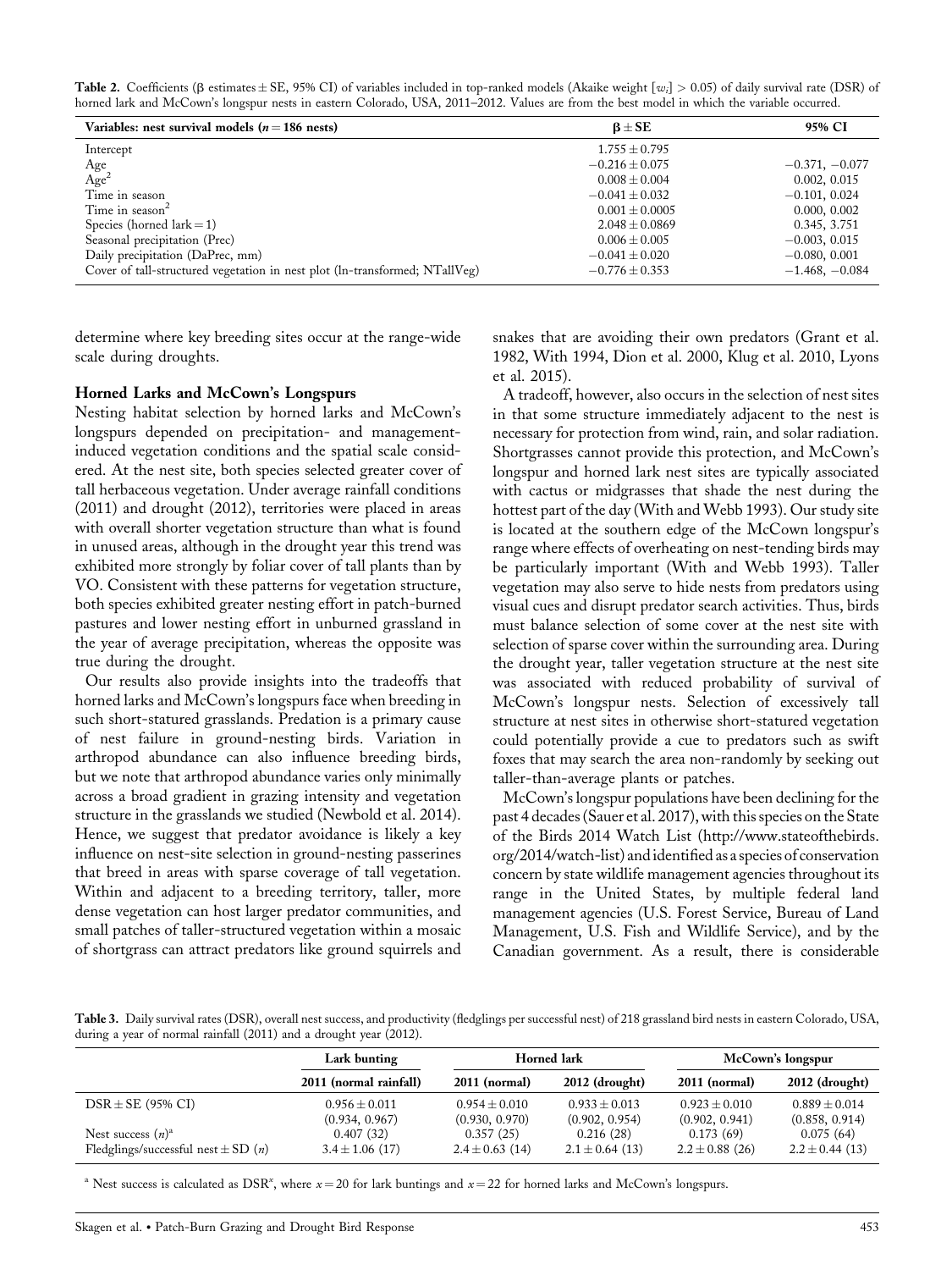

**Figure 5.** Modeled daily survival rates (DSR) of horned lark (A, B) and McCown's longspur (C, D) nests during a year of normal precipitation (2011) and drought year (2012) relative to coverage of tall vegetation structure (% cover of midgrasses, cacti, forbs, subshrubs, and shrubs) at nest sites. Values represent average DSR (±95% CI) during late incubation (A, C; day 8 of incubation) and early nestling period (B, D; day 4 of nestling period) during mid-season.

interest in identifying habitat conditions that could maintain or enhance reproductive performance of this species. We showed that with average precipitation, McCown's longspurs established nesting territories in areas with mean vegetation VO less than 3 cm and where foliar cover of tall-structured plants was <9%.

During drought, when vegetation was more uniform and short, McCown's longspur established territories with mean vegetation VO of 2 cm and foliar cover of tallstructured plants of 4–6%, but nest survival rates declined substantially relative to the average-precipitation year (Table 3). Thus, we suggest that in the shortgrass steppe, McCown's longspur nesting habitat consists of shortgrassdominated vegetation with mean VO of 2.5–3 cm, where shrubs are absent but shortgrasses are punctuated by small patches of taller-structured vegetation (cactus, midgrasses, or subshrubs) that comprise 4–9% foliar cover; these latter plant functional groups are important in providing nest sites. In general, these conditions are sustained in shortgrass steppe under average precipitation, particularly on loamy to clay soils where rangeland management strategies such as patch-burn grazing management prevent accumulation of excessive tall-structured vegetation. We predict that increased vegetation structure in years of above-average precipitation could reduce McCown's longspur habitat quality and nest survival rates, given the avoidance of taller-than-average vegetation structure in the average precipitation year, but additional studies are needed to address this.

Relationships between nest survival and vegetation structure are highly variable among grassland bird studies with no clear generalizations emerging. Such relationships are likely contingent upon context, not only the structure of local vegetation, but also weather, predator communities, bird densities, landscape structure, anthropogenic disturbance, and scale of measurement. For example, associations of vegetation structure and nest survival of horned larks were reported as neutral in Oregon and Colorado (Johnson et al. 2012, Conrey et al. 2016) and positive in Wyoming (Mahoney and Chalfoun 2016). For McCown's longspur, both neutral and negative relationships have been reported (Conrey et al. 2016, Mahoney and Chalfoun 2016). Evaluations of the influence of habitat structure on nest survival gain precision when additional intrinsic and extrinsic factors, such as nest age and prevailing weather, are considered. In this study, only after accounting for the variation in daily survival due to the additional factors did the importance of vegetation structure at the nest site emerge.

# **MANAGEMENT IMPLICATIONS**

Conditions during the growing (and nesting) season are difficult to predict in the shortgrass steppe because most precipitation occurs as convective thunderstorms during May–August, and minimal precipitation is received during the winter and early spring preceding the growing and nesting season (Pielke and Doesken 2008). Land managers must therefore often make management decisions concerning stocking rates and prescribed burning treatments without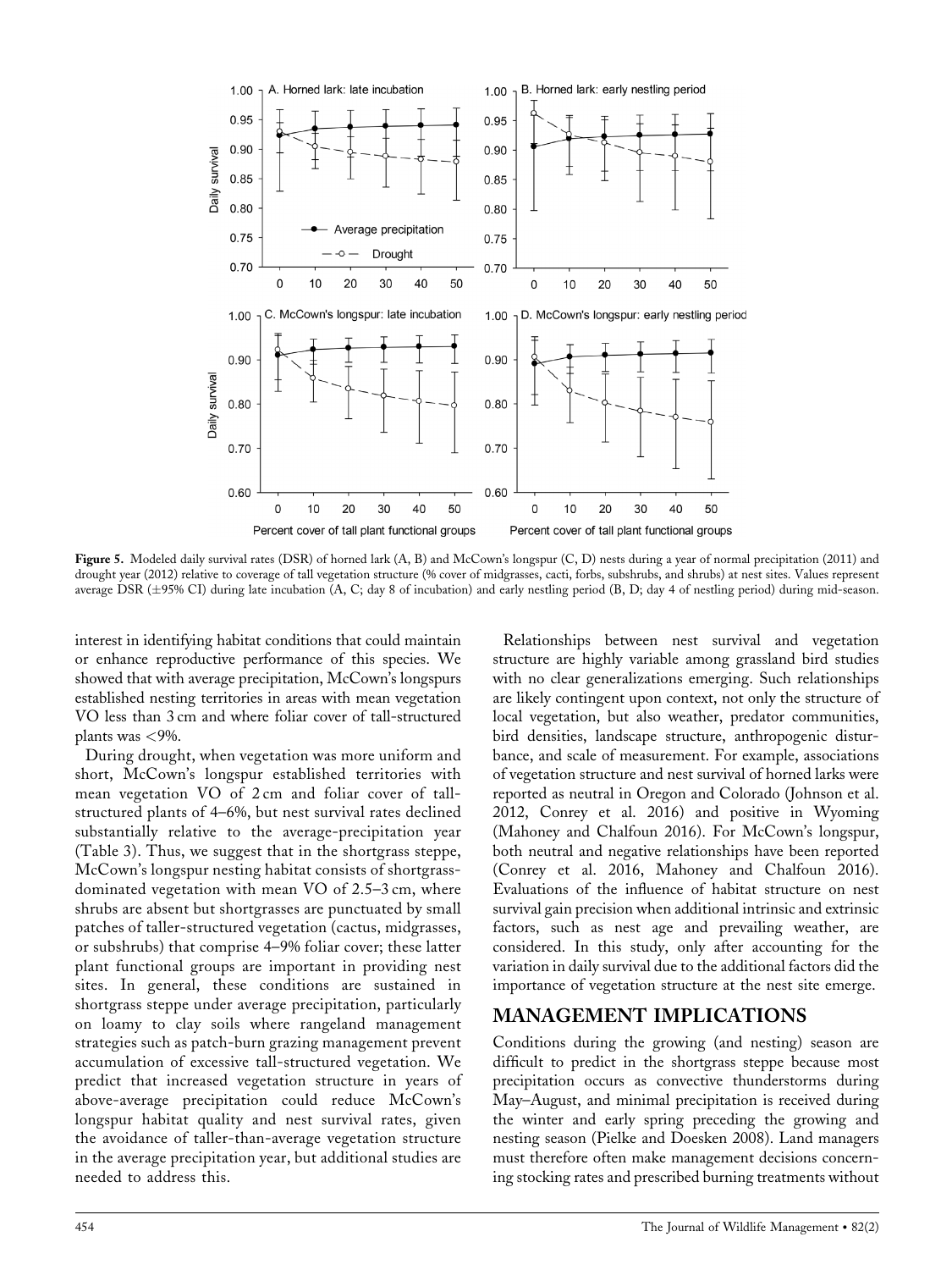knowledge of impending growing season conditions. As a result, we suggest that at the scale of a large ranch or multiple adjacent ranches, employing a diversity of management strategies that includes patch-burn grazing management (applied to only a portion of the landscape) and other strategies that retain taller-structured vegetation on the landscape may be important to sustain breeding habitat for shortgrass birds under temporally varying weather conditions. By including areas of recently burned and unburned shortgrass steppe within the landscape each year, managers can increase the probability that vegetation conditions associated with enhanced McCown's longspur's reproductive success are present regardless of the weather conditions that occur during the ensuing growing season.

# **ACKNOWLEDGMENTS**

Any use of trade, product, or firm names is for descriptive purposes only and does not imply endorsements by the United States Government. We thank M. Ashby, E. Klarquist, M. Lindquist, P. McCusker, M. Mortenson, R. Pate, D. Smith, T. Smith, J. Thomas, and many seasonal employees at CPER for their assistance implementing prescribed burns and measuring vegetation. We thank D. A. Cohen, D. A. Sack, B. Y. Neiles, J. R. Rodriguez, and several volunteers for field assistance in searching for and monitoring nests. We thank Crow Valley Livestock Cooperative for providing the cattle involved in this study. Weather data were acquired from the USDA Agricultural Research Service (ARS) and the Shortgrass Steppe Long Term Ecological Research group, a partnership between Colorado State University, ARS, and the U.S. Forest Service Pawnee National Grassland. A. D. Chalfoun and C. A. Ribic provided valuable comments of earlier versions of the manuscript. The project was supported by the USDA Agricultural Research Service (ARS) and the U.S. Geological Survey.

# **LITERATURE CITED**

- Allred, B. W., J. D. Scasta, T. J. Hovick, S. D. Fuhlendorf, and R. G. Hamilton. 2014. Spatial heterogeneity stabilizes livestock productivity in a changing climate. Agriculture, Ecosystems, and Environment 193:37–41.
- Askins, R. A., F. Chavez-Ramirez, B. C. Dale, C. A. Haas, J. R. Herkert, F. L. Knopf, and P. D. Vickery. 2007. Conservation of grassland birds in North America: understanding ecological processes in different regions: Report of the AOU Committee on Conservation. Ornithological Monographs 64:1–46.
- Augustine, D. J., and J. D. Derner. 2012. Disturbance regimes and mountain plover habitat in shortgrass steppe: large herbivore grazing does not substitute for prairie dog grazing or fire. Journal of Wildlife Management 76:721–728.
- Augustine, D. J., and J. D. Derner. 2014. Controls over the strength and timing of fire-grazer interactions in a semi-arid rangeland. Journal of Applied Ecology 51:242–250.
- Augustine, D. J., and J. D. Derner. 2015. Patch-burn grazing management, vegetation heterogeneity, and avian responses in a semi-arid grassland. Journal of Wildlife Management 79:927–936.
- Augustine, D. J., J. D. Derner, and D. P. Smith. 2014. Characteristics of prescribed burns conducted under modified conditions to mitigate limited fuels in a semi-arid grassland. Fire Ecology 10:36–47.
- Augustine, D. J., and S. K. Skagen. 2014. Mountain plover nest survival in relation to prairie dog and fire dynamics in shortgrass steppe. Journal of Wildlife Management 78:595–602.
- Baicich, P. J., and C. J. O. Harrison. 1997. A guide to nests, eggs, and nestlings of North American birds, second edition. Academic Press, San Diego, California, USA.
- Brennan, L., and W. Kuvleskey. 2005. North American grassland birds: an unfolding conservation crisis? Journal of Wildlife Management 69:1–13.
- Burnham, K. P., and D. R. Anderson. 2002. Model selection and inference: a practical information-theoretic approach, second edition. Springer, New York, New York, USA.
- Churchwell, R. T., C. A. Davis, S. D. Fuhlendorf, and D. M. Engle. 2008. Effects of patch-burn management on dickcissel nest success in a tallgrass prairie. Journal of Wildlife Management 72:1596–1604.
- Conrey, R. Y., S. K. Skagen, A. A. Yackel Adams, and A. O. Panjabi. 2016. Extremes of heat, drought and precipitation depress reproductive performance in shortgrass prairie passerines. Ibis 158:614–629.
- Coppedge, B. R., S. D. Fuhlendorf, W. C. Harrell, and D. M. Engle. 2008. Avian community response to vegetation and structural features in grasslands managed with fire and grazing. Biological Conservation 141:196–1203.
- Davis, S. K. 2005. Nest-site selection patterns and the influence of vegetation on nest survival of mixed-grass prairie passerines. Condor 107:605–616.
- Derner, J. D., W. K. Lauenroth, P. Stapp, and D. J. Augustine. 2009. Livestock as ecosystem engineers for grassland bird habitat in the western Great Plains of North America. Rangeland Ecology and Management 62:111–118.
- Dinsmore, S. J., G. C. White, and F. L. Knopf. 2002. Advanced techniques for modeling avian nest survival. Ecology 83:3476–3488.
- Dion, N., K. A. Hobson, and S. Larivière. 2000. Interactive effects of vegetation and predators on the success of natural and simulated nests of grassland songbirds. Condor 102:629–634.
- Franklin, J. F. 1993. Preserving biodiversity: species, ecosystems, or landscapes? Ecological Applications 3:202–205.
- Fuhlendorf, S. D., D. M. Engle, R. D. Elmore, R. F. Limb, and T. G. Bidwell. 2012. Conservation of pattern and process: developing an alternative paradigm of rangeland management. Rangeland Ecology and Management 65:579–589.
- Fuhlendorf, S. D., D. M. Engle, J. Kerby, and R. Hamilton. 2009. Pyric herbivory: rewilding landscapes through the recoupling of fire and grazing. Conservation Biology 23:588–598.
- Fuhlendorf, S. D., W. C. Harrell, D. M. Engle, R. G. Hamilton, C. A. Davis, and D. M. Leslie Jr. 2006. Should heterogeneity be the basis for conservation? Grassland bird response to fire and grazing. Ecological Applications 16:1706–1716.
- George, T. L., A. C. Fowler, R. L. Knight, and L. C. McEwen. 1992. Impacts of a severe drought on grassland birds in Western North Dakota. Ecological Applications 2:275–284.
- Grant, W. E., E. C. Birney, N. R. French, and D. M. Swift. 1982. Structure and productivity of grassland small mammal communities related to grazing-induced changes in vegetative cover. Journal of Mammalogy 63:248–260.
- Hart, R., and M. Ashby. 1998. Grazing intensities, vegetation, and heifer gains: 55 years on shortgrass. Journal of Range Management 51:392–398.
- Hart, R. H., J. W. Waggoner, Jr., T. G. Dunn, C. C. Kaltenbach, and L. D. Adams. 1988. Optimal stocking rate for cow-calf enterprises on native range and complementary improved pastures. Journal of Range Management 41:435–441.
- Holechek, J., R. E. Pieper, and C. H. Herbel. 2004. Range management: principles and practices. Prentice Hall, Upper Saddle River, New Jersey, USA.
- Johnson, T. N., P. L. Kennedy, and M. A. Etterson. 2012. Nest success and cause-specific nest failure of grassland passerines breeding in prairie grazed by livestock. Journal of Wildlife Management 76:1607–1616.
- Jones, S. L. 2011. Territory size in mixed-grass prairie songbirds. Canadian Field-Naturalist 125:12–15.
- Klug, P. E., S. L. Jackrel, and K. A. With. 2010. Linking snake habitat use to nest predation risk in grassland birds: the dangers of shrub cover. Oecologia 162:803–813.
- Knopf, F. L. 1994. Avian assemblages on altered grasslands. Studies in Avian Biology 15:247–257.
- Knopf, F. L. 1996. Prairie legacies-birds. Pages 135–148. *in* F. Samson and F. L. Knopf, editors. Prairie conservation: preserving North America's most endangered ecosystem. Island Press, Washington, D.C., USA.